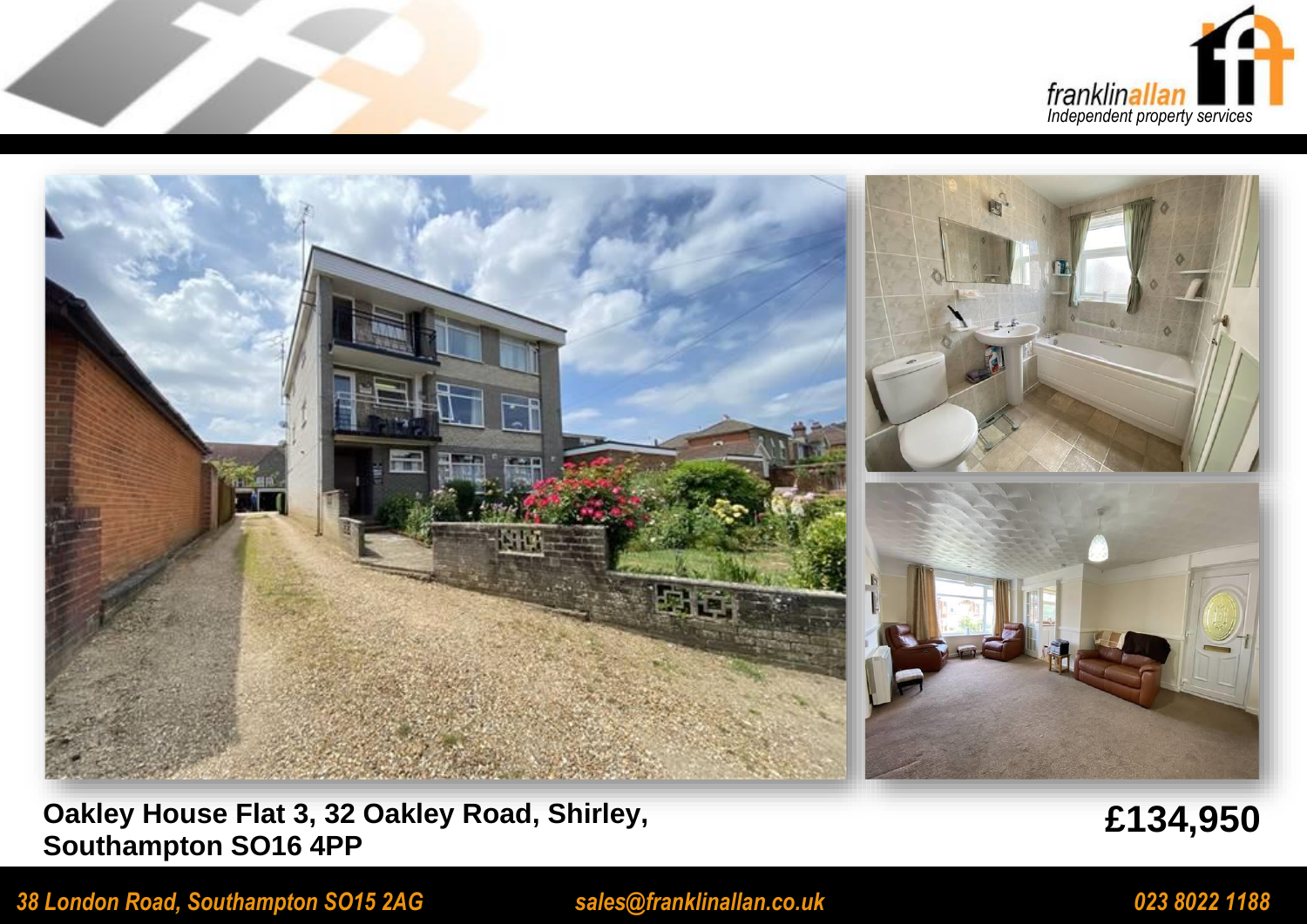

**Franklinallan estate agents are proud to offer for sale this 1 bedroom first floor flat positioned on the outskirts of Shirley Southampton close to public transportation, Southampton General Hospital and Shirley High Street. The accommodation briefly comprises of communal entrance hallway stairs leading to all floors, positioned on the first floor, door to lounge dining room, doors leading to separate kitchen with enclosed balcony. Master bedroom with door to en-suite bathroom suite. Features include double glazed windows, garage at the rear in a block, attractive communal gardens, enclosed balcony, a share of the freehold with a long lease, no ground rent and management charges approximately £200pa. This property would ideally suite an investor or first time buyer who is looking to get onto the housing ladder, viewing can be arranged simply contact our estate agency and we'll make all the necessary arrangements.**

- **1 bed first floor apartment**
- **Enclosed balcony**
- **Garage in block**
- **Share of freehold**
- **No ground rent**
- **Service charges approx £200pa**
- **Vacant possession**
- **Lounge dining room**
- **Separate kitchen**
- **Viewing recommended**

#### **communal entrance**

Communal entrance stairs leading to all floors, intercom phone system, first floor, door to

### **Lounge dining room** *Max 5m 61cm by 3m 72cm (18' 5" by 12' 2")*

Double glazed window to front aspect, storage heater, built in cupboard, door to bedroom, sliding door to kitchen

#### **Kitchen** *3m 12cm by 2m 31cm (10' 3" by 7' 7")*

Fitted kitchen comprising of inset sink with swan mixer taps over, cupboard under further base level units, work surfaces, space for washing machine, space for fridge and separate freezer, double glazed window to front aspect, tiled walls, double glazed door leading to enclosed balcony.

**Bedroom** *3m 76cm by 3m 10cm (12' 4" by 10' 2")*

Double glazed window to front aspect, cupboard housing hot water tank, storage heater, door to

**bathroom** *2m 38cm by 1m 71cm (7' 10" by 5' 7")*

Panelled bath, wash hand basin, close coupled WC, tiled walls, double glazed window to side aspect, wall mounted electric heater.

#### **communal gardens**

Attractive communal gardens front and rear, communal drying area and bin store.

### **Garden in block**

Garage in a block with an up and over door

#### **Franklinallan**

Franklinallan is a company registered in England, Company No. 07655682

#### **Services Connected**

Please note that any services, heating systems or appliances have not been tested, and no warranty can be given or implied as their working order.

#### **All Measurements**

All measurements are approximate, all measurements have been taken using a laser tape measure and therefore, may be subject to a small margin of error.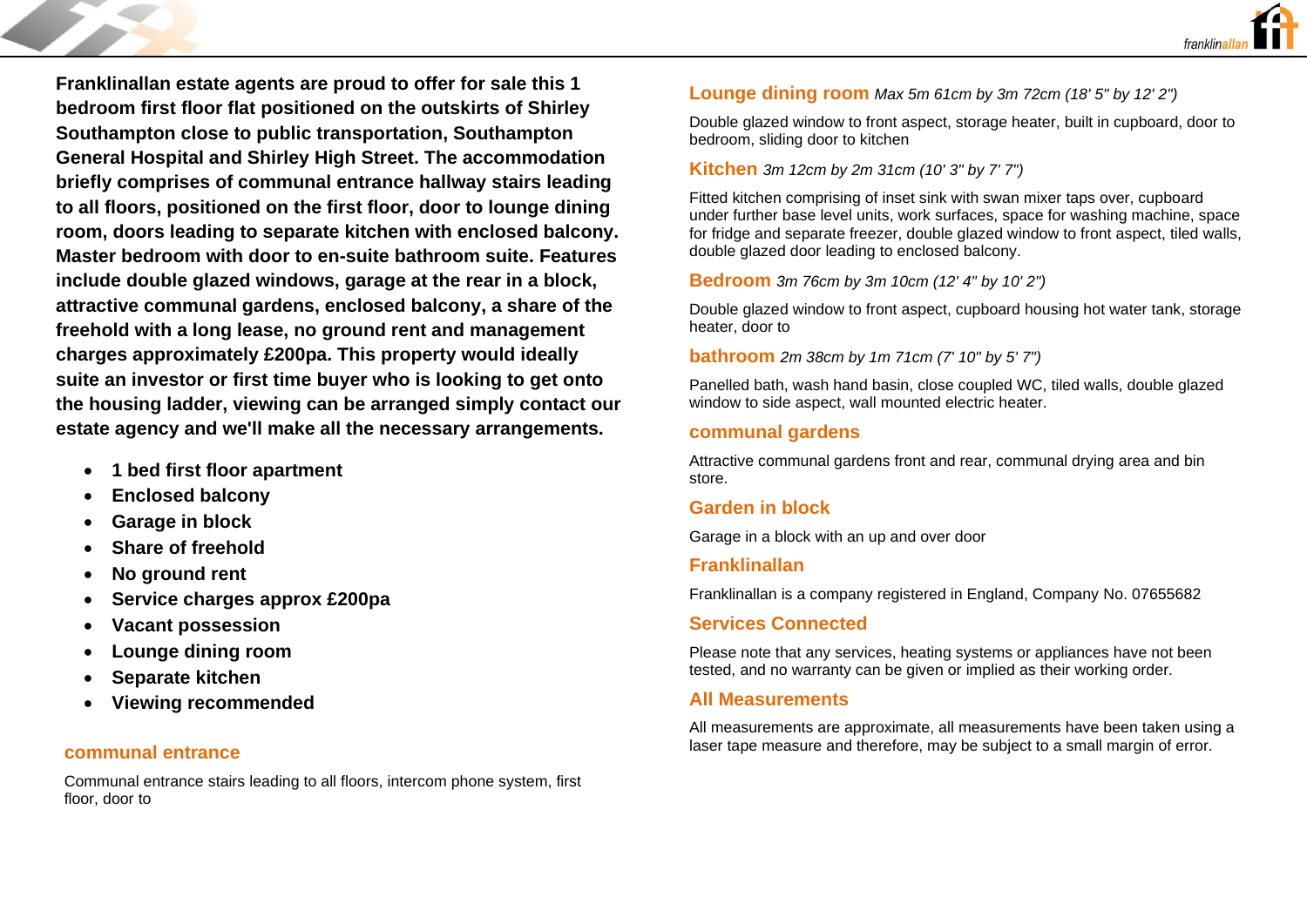



#### **Disclaimer**

Whilst we endeavour to make our sales particulars as accurate and reliable as possible, if there is any point which is of particular importance to you, please contact the office and we will be pleased to check the information. The mention of any appliances and/or services in these details does not imply that these are in full and efficient working order or have been inspected by ourselves. Please be advised that some of the particulars may be awaiting vendor approval. Please contact Jason Franklin should you have any queries and we will try our utmost to assist.





Illustration for identification purposes only, measurements are approximate, not to scale FloorplansUsketch.com © 2021 (ID771046)